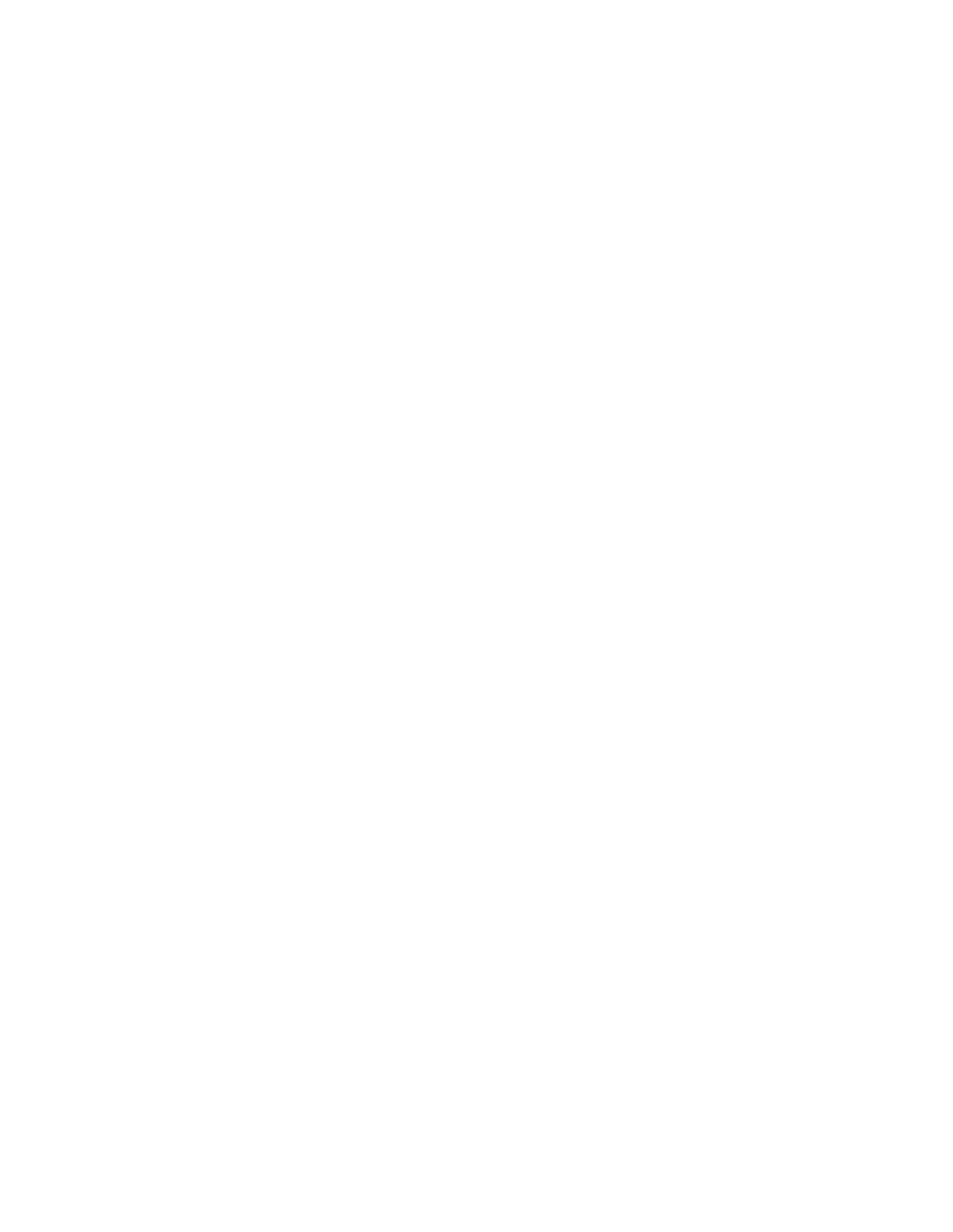#### FISCAL MANAGEMENT GOALS AND OBJECTIVES CAA FINANCIAL ETHICS (EXHIBIT)

#### exhibit C

#### DISCLOSURE OF INTEREST FORM RELATED TO THE HOUSTON INDEPENDENT SCHOOL DISTRICT

Name:

HISD Trustee, District:

Date Filed with Board Services:

Reporting Period:

**January 15, 2010** (for the period of July 1 through December 31, 2009)

**July 15, 2010** (for the period of January 1 through June 30, 2010)

The completion of this Disclosure of Interest form is independent of a Trustee's legal responsibility to file political contribution reports under Title 15, Election Code or to file an affidavit and abstain from further participation in the matter, including voting, when a Trustee has a substantial interest in a matter before the Board under Title 171, Local Government Code.

| Did you own any interest in a business entity that had done business with the Houston                                    |
|--------------------------------------------------------------------------------------------------------------------------|
| <u>Lia you omn any interest in a business chility that had done business with the Houston</u>                            |
| Independent School District during the reporting period?<br><del>macpenaem conou pisanu uumiy ule leporing penou :</del> |
|                                                                                                                          |

Yes No

If yes, list

2. Were you an officer or director of any business entity that had done business with the Houston Independent School District during the reporting period?

Yes No

If yes, list

3. Were you an employee or agent of any business entity that had done business with the Houston Independent School District during the reporting period?

Yes No

If yes, list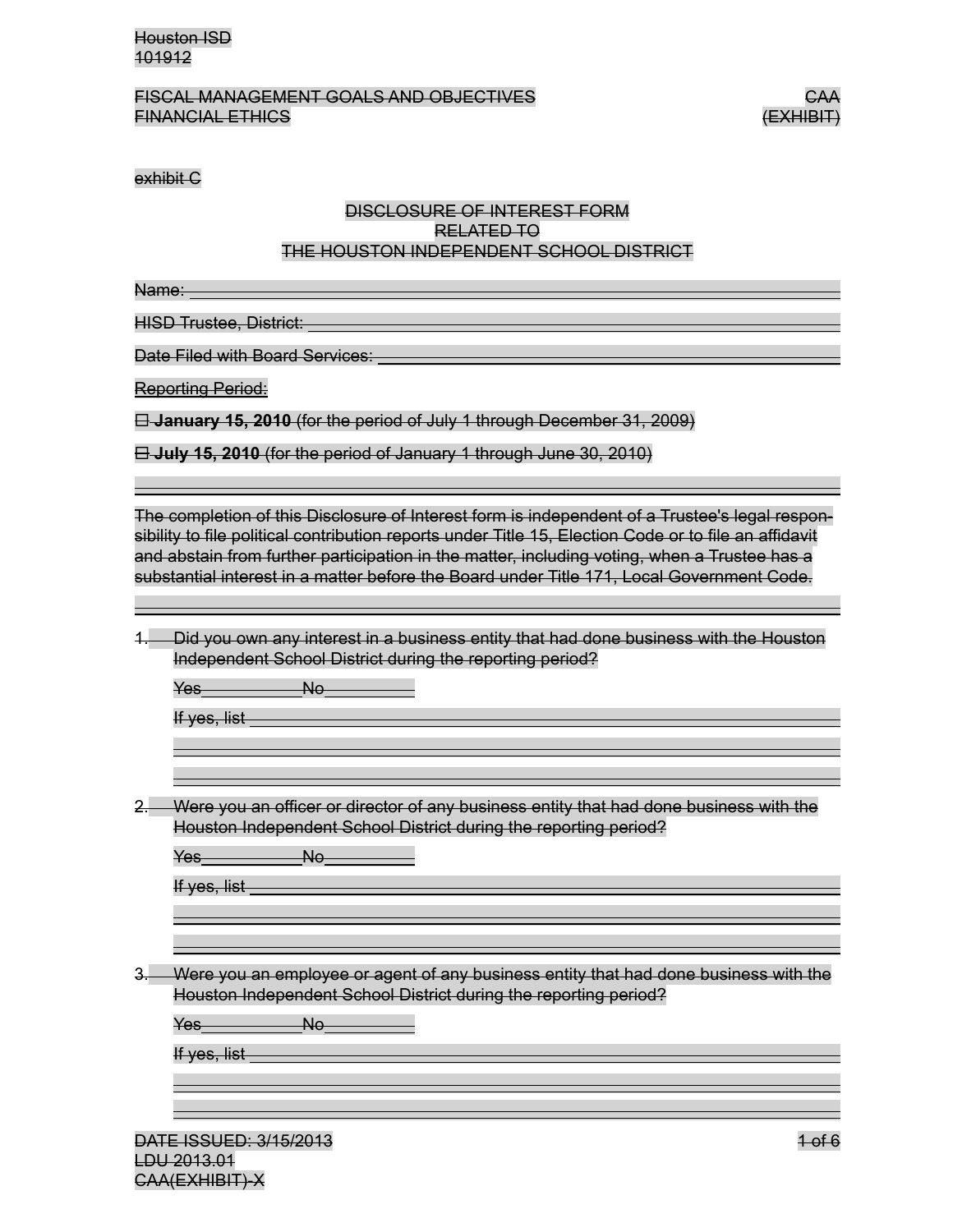

| Have you done business with the Houston Independent School District during the re-<br>porting period?                                                                                                                                                                                                                                                                                            |
|--------------------------------------------------------------------------------------------------------------------------------------------------------------------------------------------------------------------------------------------------------------------------------------------------------------------------------------------------------------------------------------------------|
|                                                                                                                                                                                                                                                                                                                                                                                                  |
| No<br>Yes                                                                                                                                                                                                                                                                                                                                                                                        |
| If yes, list                                                                                                                                                                                                                                                                                                                                                                                     |
|                                                                                                                                                                                                                                                                                                                                                                                                  |
|                                                                                                                                                                                                                                                                                                                                                                                                  |
| During the reporting period, have you received any commission, rebate, fee, or other<br>compensation in money or property from any source as a result of business done be-<br>tween the Houston Independent School District and any party?                                                                                                                                                       |
| No<br>Yes                                                                                                                                                                                                                                                                                                                                                                                        |
| If yes, list                                                                                                                                                                                                                                                                                                                                                                                     |
|                                                                                                                                                                                                                                                                                                                                                                                                  |
|                                                                                                                                                                                                                                                                                                                                                                                                  |
|                                                                                                                                                                                                                                                                                                                                                                                                  |
|                                                                                                                                                                                                                                                                                                                                                                                                  |
| ceived a commission, rebate, fee, or other compensation in money or property from any<br>source as a result of business done between the Houston Independent School District<br>and any party?<br>No<br>Yes                                                                                                                                                                                      |
|                                                                                                                                                                                                                                                                                                                                                                                                  |
| If yes, list                                                                                                                                                                                                                                                                                                                                                                                     |
|                                                                                                                                                                                                                                                                                                                                                                                                  |
| During the reporting period, have you received any gift, honorarium, or other payment                                                                                                                                                                                                                                                                                                            |
| did business or who was interested in doing business with the Houston Independent                                                                                                                                                                                                                                                                                                                |
| cepted as a guest or gifts received that have a value of less than \$50 each, excluding<br>item 16, below for specific question covering E-Rate matters.)                                                                                                                                                                                                                                        |
| $Ne-$<br>Yes                                                                                                                                                                                                                                                                                                                                                                                     |
| that was unrelated to services performed or goods furnished by you from any party who<br>School District? (You need not report food, lodging, transportation, or entertainment ac-<br>cash or a negotiable instrument.) (Note - this item pertains to non E-Rate matters. See<br>If yes, list and the state of the state of the state of the state of the state of the state of the state of the |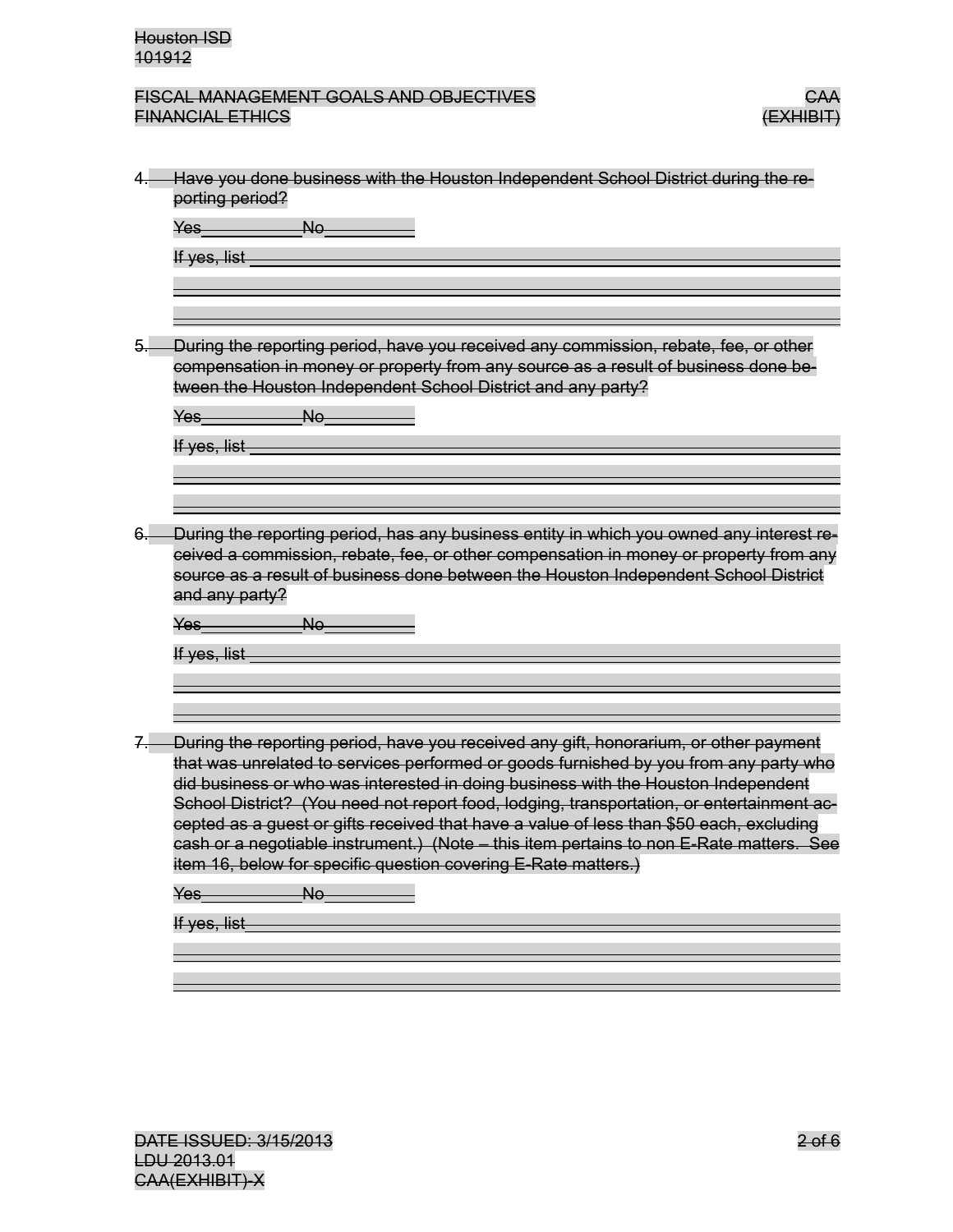| 8.   | During the reporting period, have you done business with any professional organization,<br>parent organization, corporation, or other group that was affiliated with the Houston In-<br>dependent School District?                                                                                                                                                                                                          |
|------|-----------------------------------------------------------------------------------------------------------------------------------------------------------------------------------------------------------------------------------------------------------------------------------------------------------------------------------------------------------------------------------------------------------------------------|
|      | <b>No</b><br>Yes<br>If yes, list                                                                                                                                                                                                                                                                                                                                                                                            |
|      |                                                                                                                                                                                                                                                                                                                                                                                                                             |
|      | During the reporting period, has any business entity in which you owned any interest<br>done business with any professional organization, parent organization, or other group<br>that was affiliated with the Houston Independent School District?                                                                                                                                                                          |
|      | No<br>Yes                                                                                                                                                                                                                                                                                                                                                                                                                   |
|      | If yes, list                                                                                                                                                                                                                                                                                                                                                                                                                |
|      |                                                                                                                                                                                                                                                                                                                                                                                                                             |
|      |                                                                                                                                                                                                                                                                                                                                                                                                                             |
| -10. | Did you, or any business entity in which you owned any interest, own any bonds, war-<br>rants, notes, or other claims against the Houston Independent School District?                                                                                                                                                                                                                                                      |
|      | No<br>Yes                                                                                                                                                                                                                                                                                                                                                                                                                   |
|      | If yes, list                                                                                                                                                                                                                                                                                                                                                                                                                |
|      |                                                                                                                                                                                                                                                                                                                                                                                                                             |
|      |                                                                                                                                                                                                                                                                                                                                                                                                                             |
|      | Did you, or any entity in which you owned an interest (nonprofit or otherwise), have any<br>business relationship involving the receipt of funds with any of the entities or individuals<br>included on the Houston Independent School District's list of E-Rate Vendors and Re-<br>lated Officers/Key Employees published during the reporting period? If "yes", please re-<br>spond to item 12. If "no", skip to item 14. |
|      | No<br>Yes                                                                                                                                                                                                                                                                                                                                                                                                                   |
|      | <del>If yes, list</del>                                                                                                                                                                                                                                                                                                                                                                                                     |
|      |                                                                                                                                                                                                                                                                                                                                                                                                                             |
|      |                                                                                                                                                                                                                                                                                                                                                                                                                             |
|      | 12. If your response to item 11 was "yes", did you communicate details of such transactions<br>including payer's name, date of transaction, and dollar amount to Board Services within<br>seven business days?                                                                                                                                                                                                              |
|      | N <sub>o</sub><br><del>Yes</del>                                                                                                                                                                                                                                                                                                                                                                                            |
|      | If yes, list                                                                                                                                                                                                                                                                                                                                                                                                                |
|      |                                                                                                                                                                                                                                                                                                                                                                                                                             |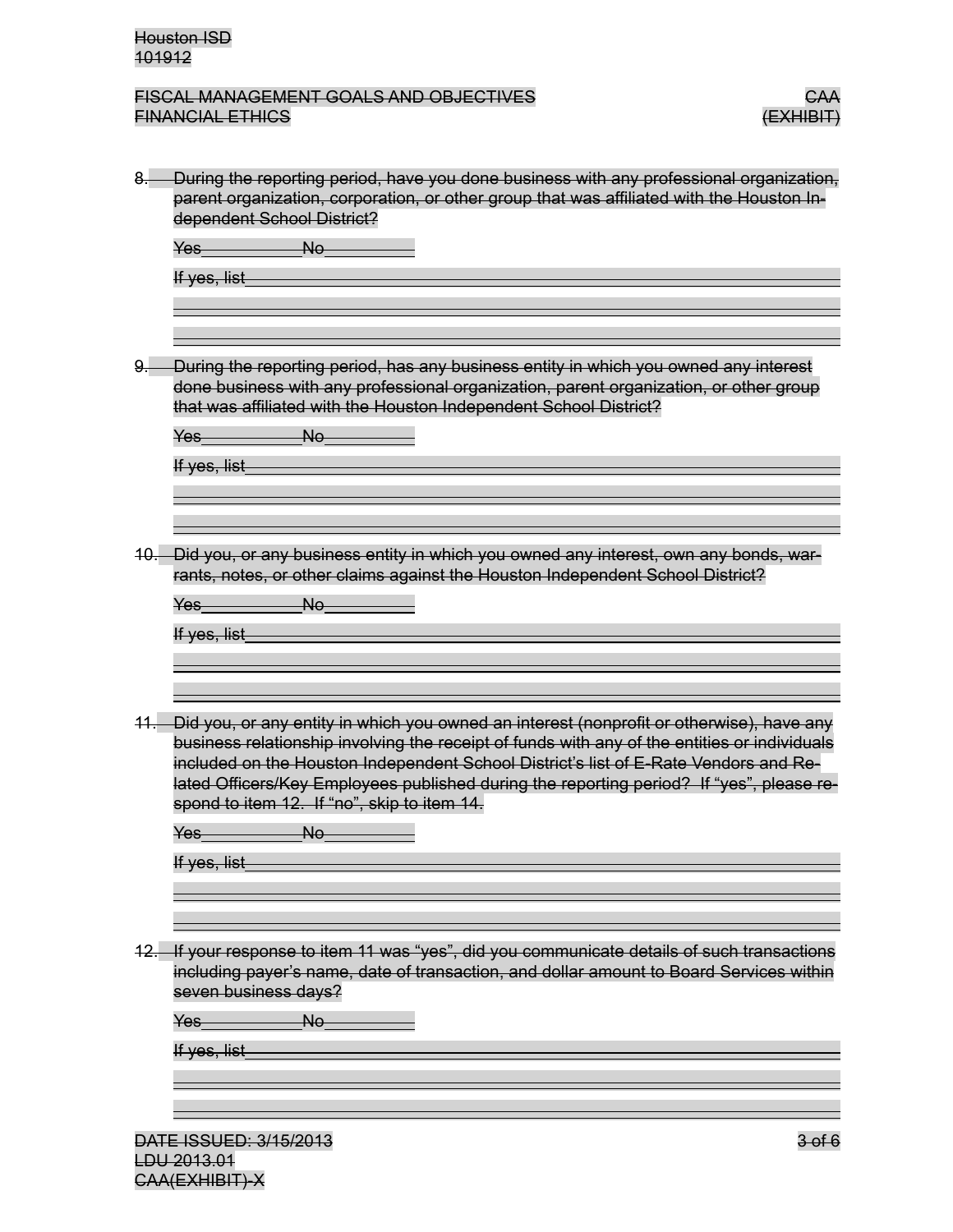| <u>13.    Did you, or any entity in which you owned an interest (nonprofit or otherwise), accept</u><br>any campaign contributions from any of the entities or individuals included on the Hou-<br>ston Independent School District's list of E-Rate Vendors and Related Officers/Key Em-<br>ployees published during the reporting period? If "yes", please respond to item 14. If<br>"no", skip to item 15.                                                                                                      |
|--------------------------------------------------------------------------------------------------------------------------------------------------------------------------------------------------------------------------------------------------------------------------------------------------------------------------------------------------------------------------------------------------------------------------------------------------------------------------------------------------------------------|
| Yes<br>Nө                                                                                                                                                                                                                                                                                                                                                                                                                                                                                                          |
| If yes, list                                                                                                                                                                                                                                                                                                                                                                                                                                                                                                       |
|                                                                                                                                                                                                                                                                                                                                                                                                                                                                                                                    |
| If your response to item 13 was "yes", did you communicate details of such transactions<br>including payer's name, date of transaction, and dollar amount to Board Services within<br>seven business days?                                                                                                                                                                                                                                                                                                         |
| Yes<br><del>No</del>                                                                                                                                                                                                                                                                                                                                                                                                                                                                                               |
| If no, list                                                                                                                                                                                                                                                                                                                                                                                                                                                                                                        |
|                                                                                                                                                                                                                                                                                                                                                                                                                                                                                                                    |
| 15. To the best of your knowledge, did you, or any entity in which you owned an interest<br>(nonprofit or otherwise), comply with the District's "quiet period" where communications<br>with any of the entities or individuals included on the Houston Independent School Dis-<br>trict's list of E-Rate Vendors and Related Officers/Key Employees (or potential bidder)<br>are not allowed for a 30-day calendar period preceding a "request for proposal" until<br>contract execution?<br><del>No</del><br>Yes |
| If no, list                                                                                                                                                                                                                                                                                                                                                                                                                                                                                                        |
|                                                                                                                                                                                                                                                                                                                                                                                                                                                                                                                    |
| 16. With respect to any of the entities or individuals included on the Houston Independent<br>School District's list of E-Rate Vendors and Related Officers/Key Employees published<br>during the reporting period, have you accepted a gift, meal, entertainment, or anything<br>of value (excluding items of de minimis intrinsic value such as a greeting card, basic key<br>chain, and basic pen)?<br>N <sub>0</sub><br>Yes<br>If yes, list                                                                    |
|                                                                                                                                                                                                                                                                                                                                                                                                                                                                                                                    |
|                                                                                                                                                                                                                                                                                                                                                                                                                                                                                                                    |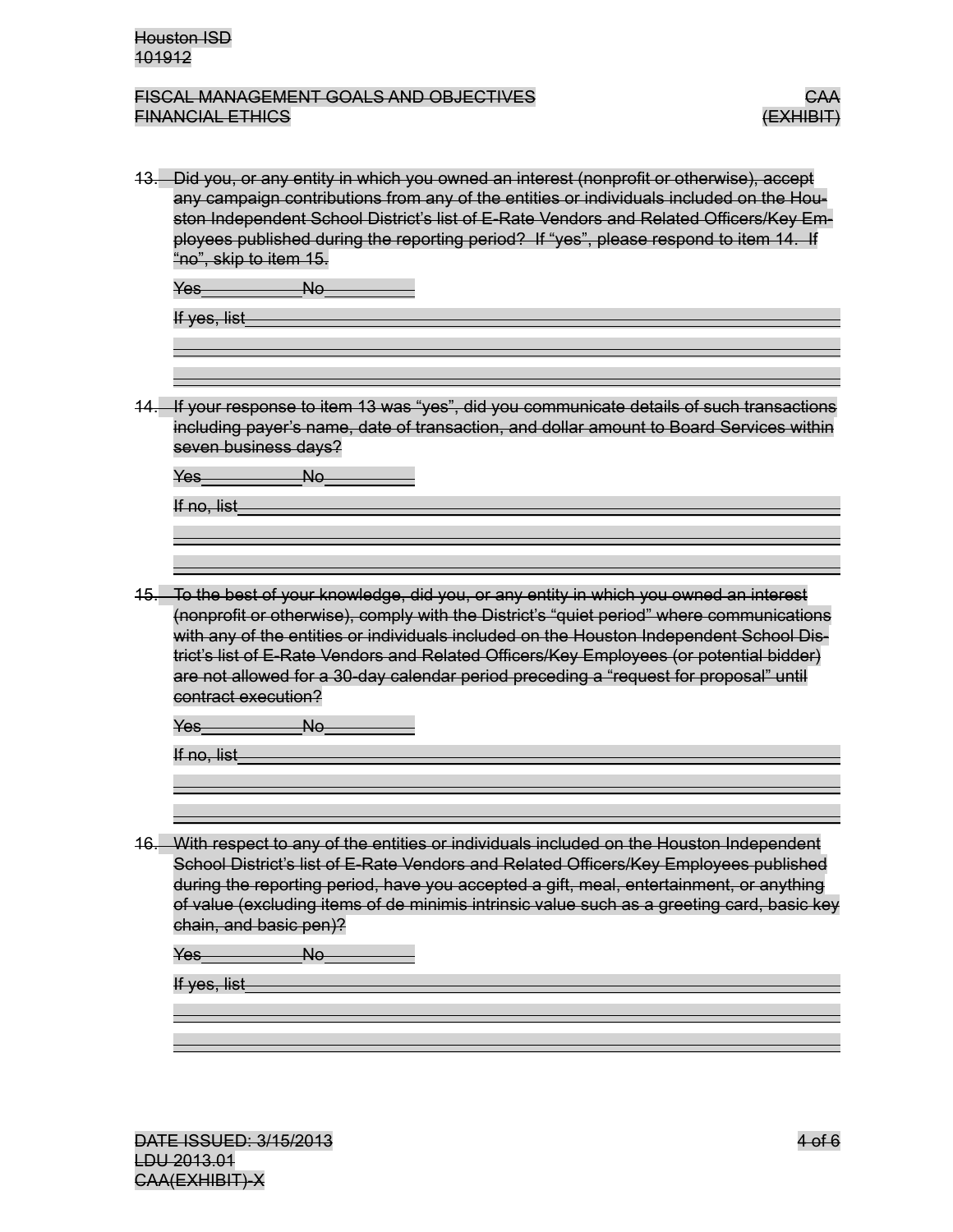

#### **Affidavit**

(signature)

# **AFFIX NOTARY SEAL ABOVE**

Sworn to and subscribed before me, by the said this the  $\rule{1em}{0.15mm}$  day of  $\rule{1em}{0.15mm}$  and  $\rule{1em}{0.15mm}$ , to certify which, witness my hand and seal of office.

 $\overline{\phantom{a}}$  , and the contract of the contract of the contract of the contract of the contract of the contract of the contract of the contract of the contract of the contract of the contract of the contract of the contrac

Signature of officer administering oath

Printed name of officer administering oath

Title of officer administering oath